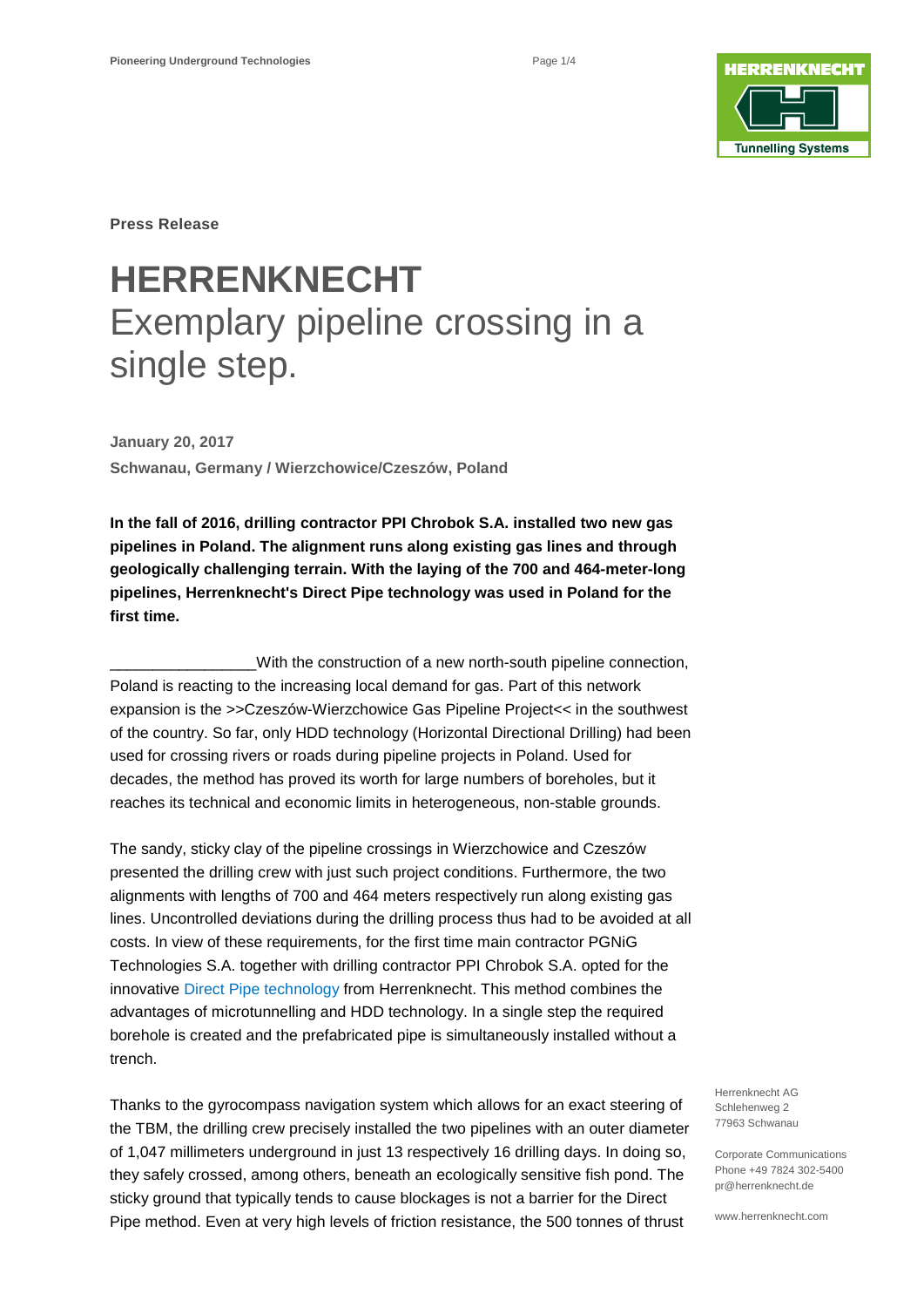

provided by the Pipe Thruster in the launch shaft is more than enough. Despite the small overcut of only few centimeters, no damages were detected at the coating after the pipe laying.

Overall, a very positive conclusion was drawn after successful completion of the project. With daily best performances of 147 meters, Roland Kośka, Planning & Monitoring Manager for client GAZ-SYSTEM, summed it up as follows: "As a combination of HDD and microtunnelling, Direct Pipe overcomes their respective limitations which, to a large extent, are no longer obstacles to pipeline construction. This will also allow us to pursue new projects in the future and complete them economically, quickly and with minimal impact on the local infrastructure and environment."

### **Official press release of the client:**

<http://en.gaz-system.pl/press-centre/news/information-for-the-media/artykul/202367/>

# **Project data Exemplary pipeline crossing in a single step.**

#### **MACHINE DATA M-2091**

**Machine type: Direct Pipe (AVN800 + Pipe Thruster HK500PT)**

› Excavation diameter: 1,140mm

› Max. torque: 90kNm

› Thrust force Pipe Thruster: 500t

#### **PROJECT DATA**

› **Pipeline length**: 1x 464 m, 1x 700m

› **Product pipe outer diameter**: 1,047mm

› **Product pipe material**: steel pipe with 3 x LPP + GRP Coating

› **Application:** gas pipeline

› **Geology**: sand, cohesive clay, gravel

› **Contractor**: PPI Chrobok S.A.

› **Main Contractor:** PGNiG Technologies S.A.

› **Client**: Gaz-System S.A.

Herrenknecht AG Schlehenweg 2 77963 Schwanau

Corporate Communications Phone +49 7824 302-5400 pr@herrenknecht.de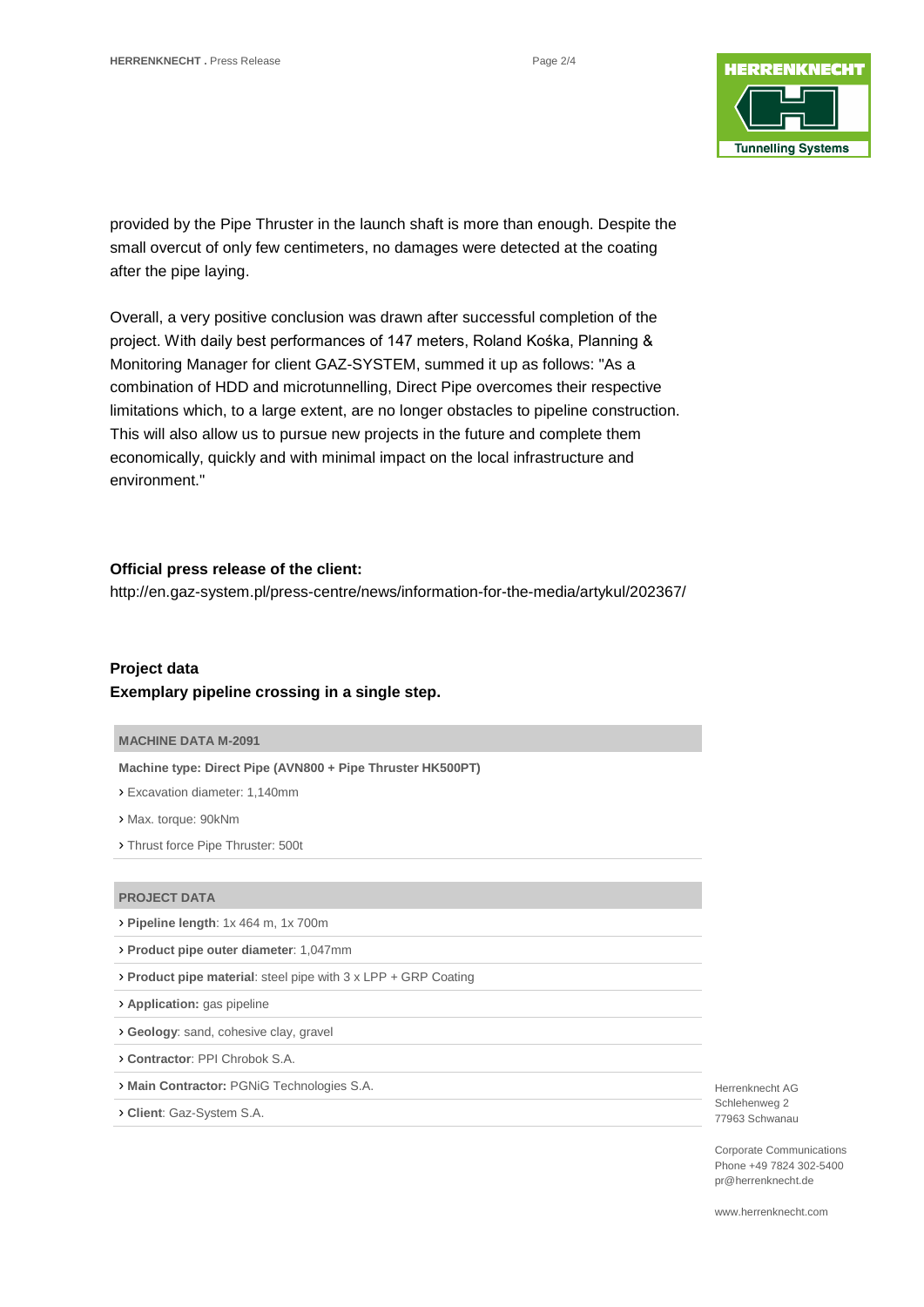

## **Photos**

### **Exemplary pipeline crossing in a single step.**



#### Picture 1

On October 12, 2016, the AVN800 achieved the last of two breakthroughs in Czeszów, Poland. Using the Direct Pipe method, drilling and the parallel insertion of the 700 meter long pipeline through heterogeneous ground were completed in only 13 days.



© Gaz-System

# Picture 2

The prefabricated pipeline was pushed in from the launch shaft with a Pipe Thruster HK500PT from Herrenknecht. After the very successful premiere performance, the innovative method is likely to be used again for other demanding pipeline projects in Poland.



#### Picture 3

Presentation for the experts: in October 2016 Polish drilling contractor PPI Chrobok S.A. enabled international experts to visit the jobsite in Czeszów. The interested customers and clients from Europe and North America were able to experience the Direct Pipe method from Herrenknecht live in action at the jobsite open day.

> Herrenknecht AG Schlehenweg 2 77963 Schwanau

Corporate Communications Phone +49 7824 302-5400 pr@herrenknecht.de